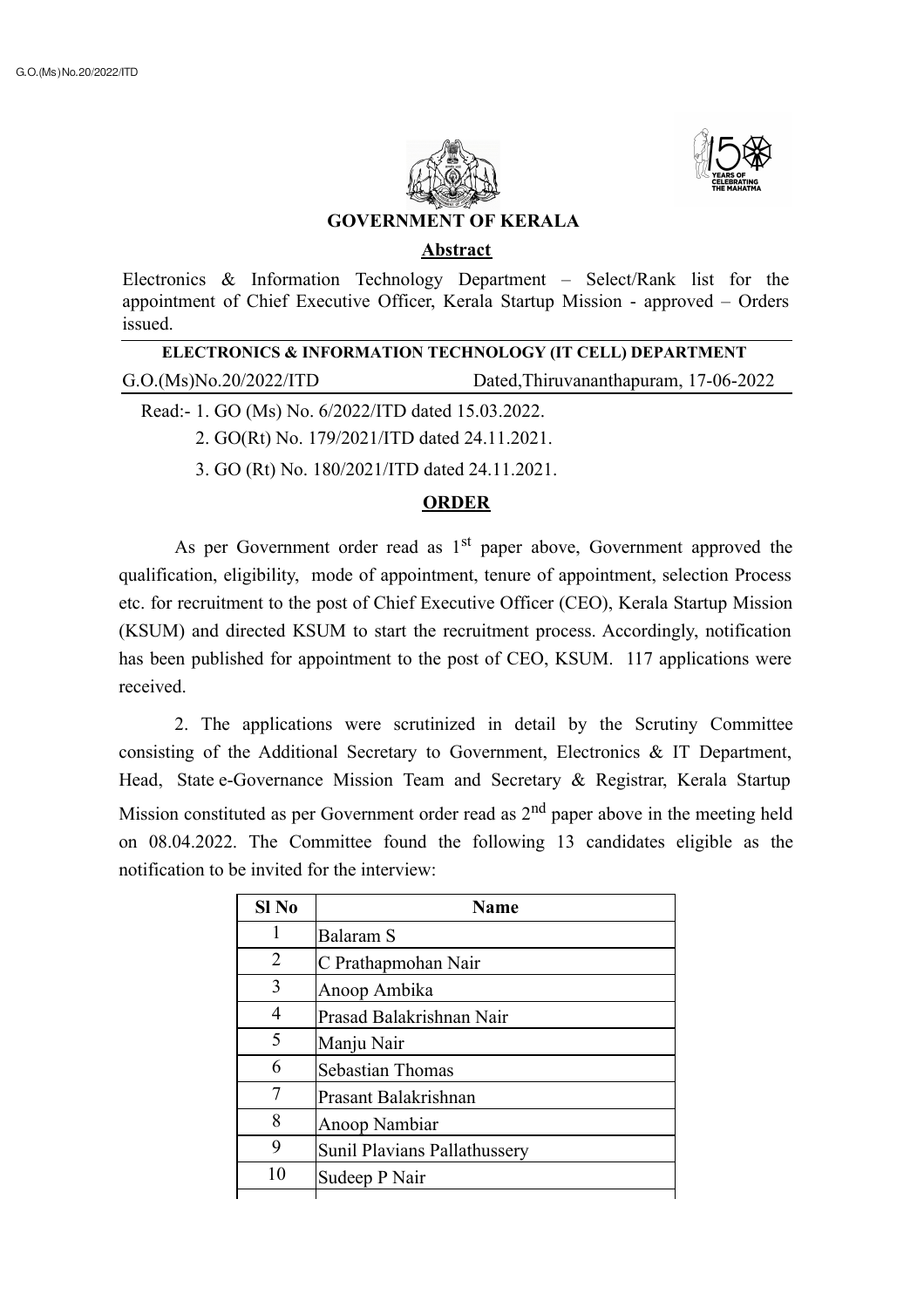| Prasanth Kumar        |
|-----------------------|
| Santhosh Melekalathil |
| Jaya Nair             |

3. The Interview Committee constituted as per Government order read as 3<sup>rd</sup> paper above with Chief Secretary as Chairman, Additional Chief Secretary (E & IT) as convener and Dr. Saji Gopinath, Vice Chancellor, Digital University of Kerala, Smt. Deepa, Management Expert from Indian Institute of Management, Kozhikode, Dr Santhosh Babu, Managing Director, Kerala State IT Infrastructure Limited and Shri. Sam Santhosh, Promoter & Chief Executive Officer, SciGenom Labs as members interviewed the above short listed candidates on 30.04.2022. Eight (8) candidates attended the interview. The committee assigned the following scores based on the performance to the candidates, and submitted the same to Government:

| Sl. No. | <b>Name</b>                  | Score out of 25 |
|---------|------------------------------|-----------------|
|         | Anoop Ambika                 | 22              |
|         | Sunil Plavians Pallathussery | 20              |
|         | Sudeep P Nair                | 18              |
|         | Jaya Nair                    |                 |
|         | Prasant Balakrishnan         | 14              |
|         | Manju Nair                   | 12              |
|         | <b>Sebastian Thomas</b>      | 12              |
|         | C Prathapmohan Nair          |                 |

4. Government have examined the matter in detail and are pleased to approve the rank list consisting of the following 3 candidates who secured highest score in the above list for appointment to the post of Chief Executive Officer, Kerala Startup Mission:

| Rank. | <b>Name</b>                  |
|-------|------------------------------|
|       | Anoop Ambika                 |
|       | Sunil Plavians Pallathussery |
|       | Sudeep P Nair                |

## (By order of the Governor) BISHWANATH SINHA ADDITIONAL CHIEF SECRETARY

To:

The Chief Executive Officer, Kerala Startup Mission, Technopark, Thiruvananthapuram

The Director, Indian Institute of Information Technology &Management – Kerala, Technopark, Thiruvananthapuram

The Registrar, Digital University of Kerala, Thiruvananthapuram

The Director, Kerala State IT Mission, Thiruvananthapuram

The Chief Executive Officer, Government IT Parks